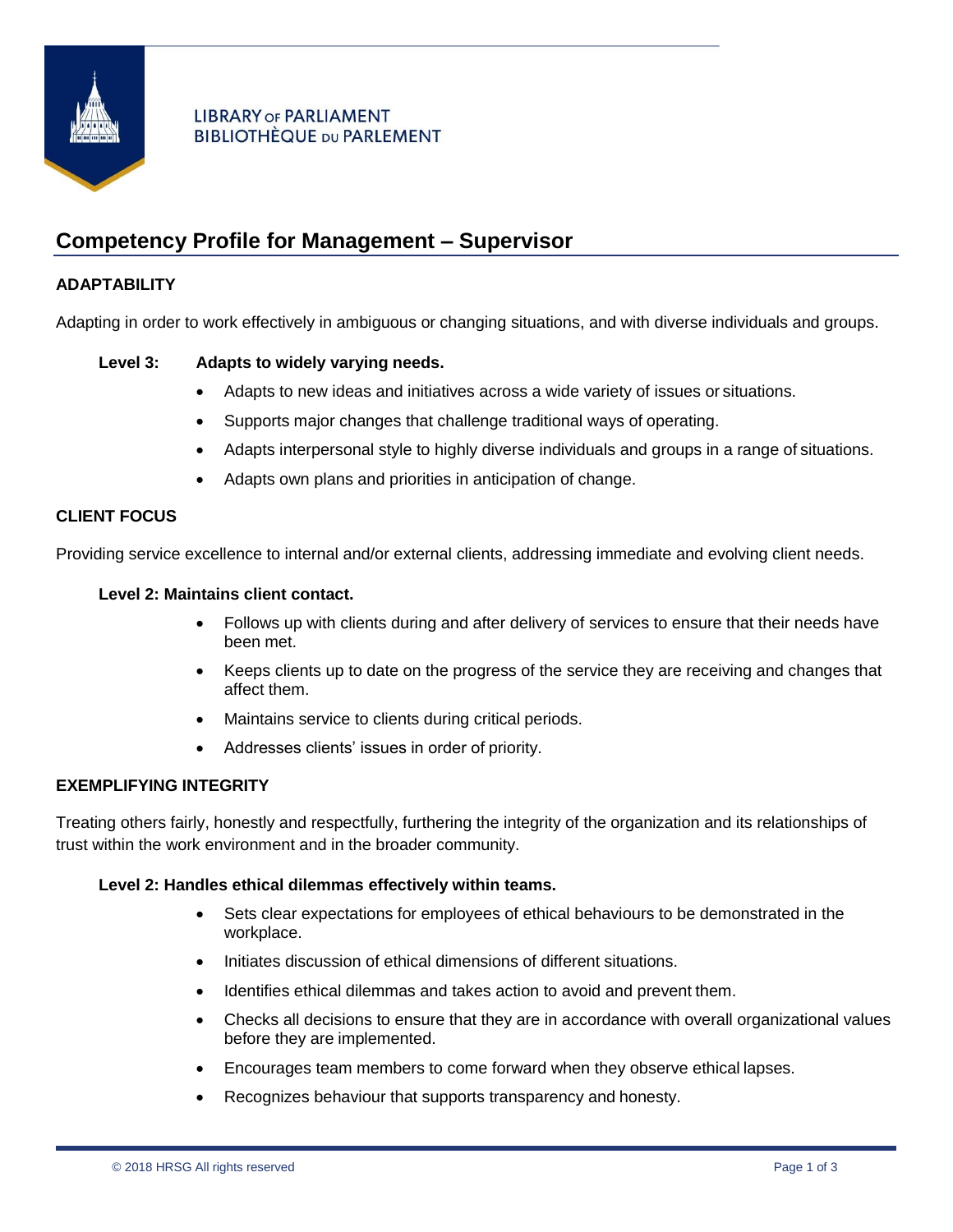### **MANAGING PEOPLE**

Managing others to ensure their work contributes to organizational goals by developing individuals, building teams, resolving conflicts and applying workplace policies

#### **Level 2: Manages a small team and implements people management practices.**

- Chairs working groups to lead information-gathering processes.
- Plans team members' work based on the team's objectives.
- Evaluates individual performance based on fair criteria, taking diversity into account.
- Addresses human rights complaints (e.g., harassment, discrimination) immediately after incidents are reported.
- Resolves interpersonal or personal problems that are affecting performance.
- Follows human resources policy and processes for issue escalation.

## **DECISION-MAKING**

Applying critical thinking, good business sense and organizational values to make decisions involving varyinglevels of risk and ambiguity

#### **Level 2: Makes decisions by interpreting guidelines and policies.**

- Applies guidelines and procedures that require some interpretation in dealing with exceptions.
- Makes straightforward decisions based on information that is generally adequate.
- Compares the importance of various factors on specific aspects of an issue.
- Recognizes when analysis is sufficient to proceed with making a good decision.
- Identifies potential implications of own decisions.

## **ACHIEVEMENT ORIENTATION**

Focusing efforts on achieving high-quality results consistent with the organization's standards

#### **Level 3: Helps others consistently meet standards.**

- Assists others to improve efficiency.
- Coaches others to follow own example of excellence.
- Contributes ideas for improvements in work methods and outcomes.